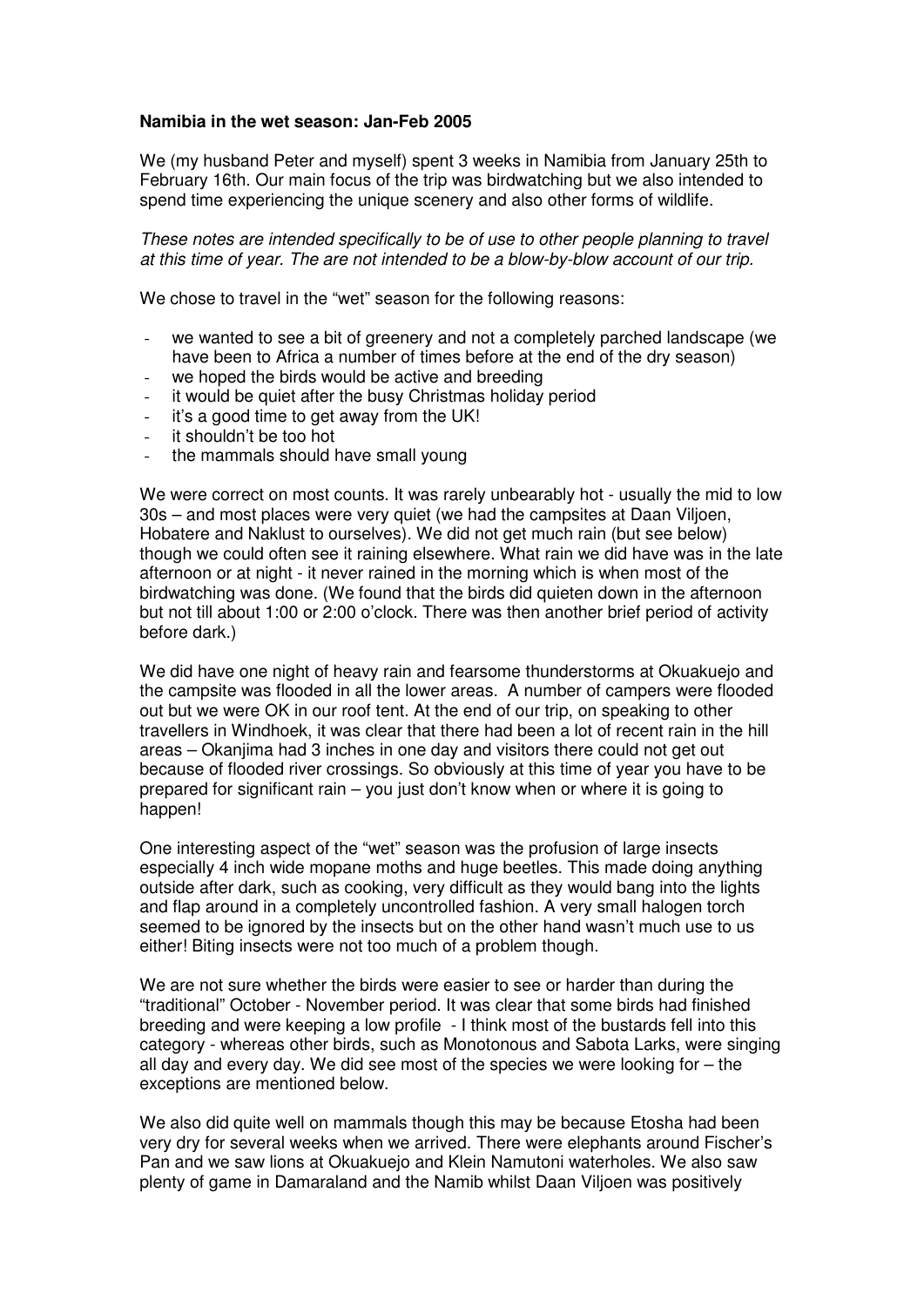teeming and we had views of most species on foot. We saw Hartmann's Mountain Zebra at Daan Viljoen, the Namib and the Nakluft.

We flew from Heathrow via Frankfurt to Windhoek on BA and Air Namibia – quite cheap at £550 per head (from Wildwings) and perfectly OK.

We hired a 4WD pickup with a rooftop tent and all camping gear (plus an extra table so that we could cook and do bird lists at the same time!) from Camping Car Hire for about £2000 and this was also fine. We also had one or two stays in B&Bs to clean up and get organized and one luxury night at Erongo Wilderness Lodge. (Hartlaub's Francolin and Freckled Nightjar are "garden birds"!)

We booked our campsites in the National Parks in advance with NWR via email, though we did have some problems getting the correct email address and then getting them to reply. (The address is reservations@nwr.com.na, also try info\_resorts@nwr.com.na) All other bookings (B&B, Car Hire) were arranged via email though we always sent Credit Card details by post.

We used the SASOL guide in the field but found it frustrating. In a number of cases the text disagreed with the pictures, and often space was wasted comparing a species with another that you were very unlikely to find in the same place. We wished we had taken our old Roberts with us as it is good on birds of prey and much better on behaviour. We also had the Guy Gibbons CDROM set "Birds of Southern Africa" – this was very useful for confirming identity though we did not use it to call up birds.

In preparation for the trip we used the Bradt Namibia Guide and a number of trip reports. The most useful were those by Brian Gee, Phil and Charlotte Benstead and Jos Stratford plus those from Birdquest. Also useful were the notes on Namibian sites from the Southern African Birding website, www.sabirding.co.za.

The itinerary was:

| 25 Jan |  | Arrive Windhoek. Pick up hire car. Shopping. Avis Dam in evening. |
|--------|--|-------------------------------------------------------------------|
|        |  |                                                                   |

- 26 Jan. Avis Dam first thing then drive to Daan Viljoen. Explore lake area.
- 27 Jan Walk the Wag-'n-biet-jie trail. Drive around the park.<br>28 Jan Drive to Erongo Wilderness Lodge via Bosua Pass
- Drive to Erongo Wilderness Lodge via Bosua Pass
- 29 Jan Birdwatch around grounds. Drive to Waterberg.
- 30 Jan Game drive on Plateau. Walk trails.
- 31 Jan Walk trails. Drive to Etosha Okuakuejo
- 01 Feb Explore north of Okuakuejo
- 02 Feb Drive slowly to Halali<br>03 Feb Around Halali
- **Around Halali**
- 04 Feb Drive slowly to Namutoni<br>05 Feb Drive to Ruacana via And
- Drive to Ruacana via Andoni Plains and Andoni Gate
- 06 Feb Exxplore along Cunene River, overnight Ruacana (Hippo Pools)
- 07 Feb Drive south to Hobatere camp site. Dinner at Hobatere and night drive
- 08 Feb Drive slowly to Abu Huab camp site<br>09 Feb Drive to Swakopmund
- Drive to Swakopmund
- 10 Feb Birdwatch at Swakopmund and Walvis Bay. Drive Welwitchia Drive
- 11 Feb Walvis Bay, Rooibank then drive to Homeb (campsite in Namib)
- 12 Feb Drive to Sesriem via Solitaire (and apple crumble)
- 13 Feb Sossusvlei Dunes. Drive to Nakluft
- 14 Feb Nakluft Walk Waterkloof trail to "last water"
- 15 Feb Drive to Windhoek via Spreetshoogte Pass
- 16 Feb Last visit to Avis Dam before flight in evening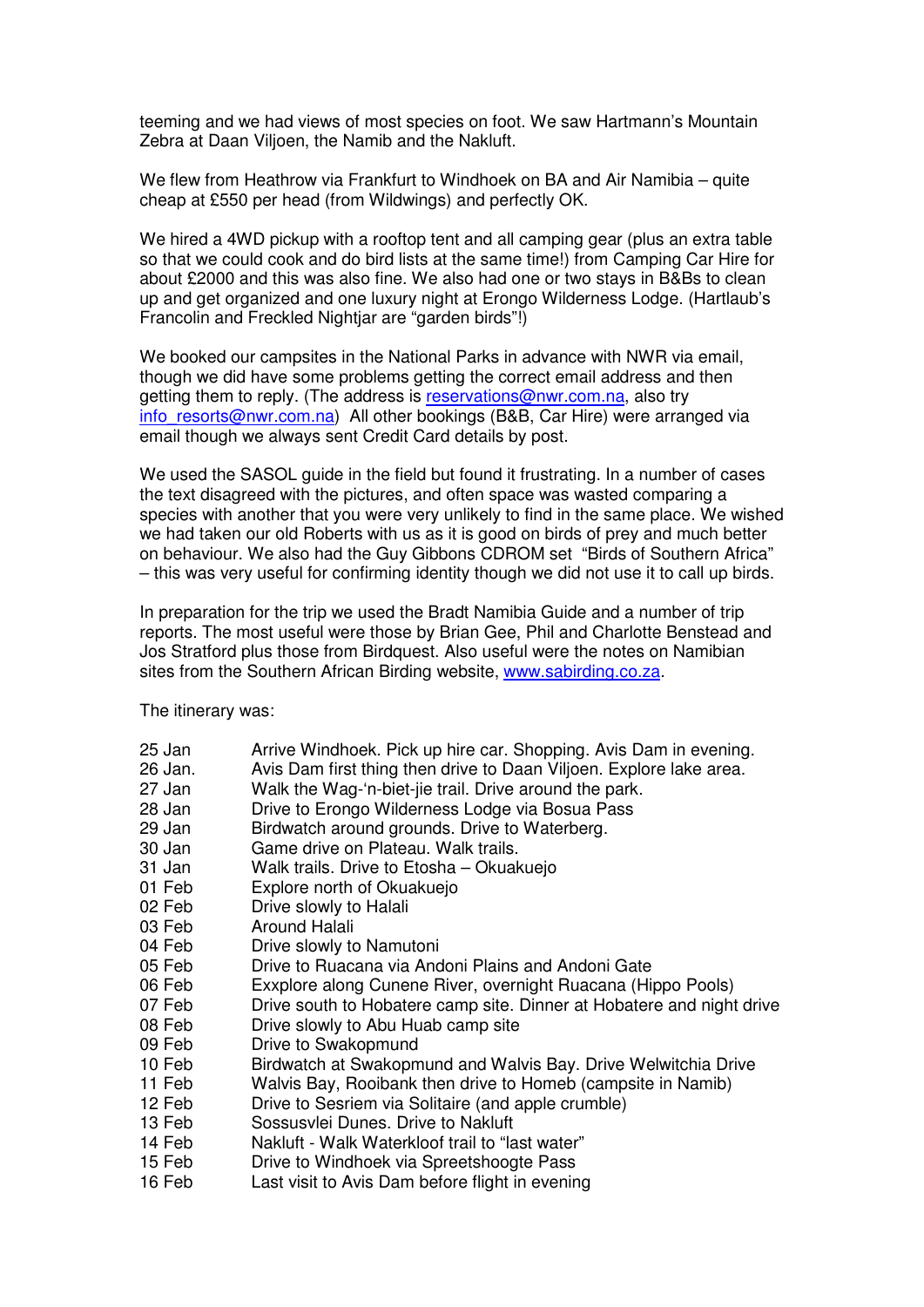Whilst Etosha and the Walvis Bay area provided the most bird sightings, we very much enjoyed Ruacana, seeing 61 species in and around the camp site. Avis Dam was also productive (58 species) as was Daan Viljoen with 83 species.

## **Comments on bird sightings by grouping:**

**Sea birds:** The sheer number of Cape Cormorants at the Guano platform was mind boggling. The continuous skeins of flying birds and the distant views of thousands of birds fishing was extraordinary. We failed to find a Bank Cormorant but Crowned Cormorants were fishing inshore along the rocks at the Guano platform. This was also a good spot for Black Oystercatcher and terns – Common, Sandwich, Caspian and Damara - quite a size range there!

**Waders:** We did not search hard for rare waders but were quite happy with the large variety on display at Walvis Bay. Chestnut Banded Plovers seemed to be displaying on the gravel areas behind the shore – we had them in the same binocular view as Grays Lark – and we did not see them in the bay or salt pans. White Fronted Plovers were common around the salt pans and we saw one very cute baby. There were also plenty of waders at Fischer's Pan in Etosha which had a little water in it – Painted Snipe were feeding with Ruff and Wood Sandpipers and Kittlitz's and Three Banded Plovers and were very tame.

**Water birds:** A flock of Black Necked Grebes in full summer plumage at Walvis Bay was nice, as were Avocets feeding in the pink salt pan water. We saw very few ducks as the "Bird Sanctuary" (sewage lagoons) at Walvis Bay was virtually dry and the access track was shut. We also didn't visit the Sewage Plant at Windhoek (we like to do our birdwatching in nice places!)

**Herons and Storks:** There were flocks of Abdim's Storks all over northern Namibia, feeding as far as we could tell on grasshoppers. Other storks were in short supply. Dwarf Bitterns were easy to see at Ruacana – even in the camp site.

**Birds of prey:** We saw 29 species of birds of prey, including vultures, but very few were new to us. Pale Chanting Goshawks were conspicuous and beautiful and shared the telephone poles with Steppe Buzzards and Greater Kestrels. A group of Red Footed Falcons hunched miserably on a tree in a thunderstorm on our last day was a memorable site, as were a pair of Black Eagles in the Nakluft drifting along cliffs looking for hyraxes.

**Francolins, cranes and moorhens:** We found our Hartlaub's Francolins at Erongo Wilderness Lodge, where they called just after dawn but not very enthusiastically. We saw the distinctive cunensis race of Red Necked Spurfowl at Ruacana. We only found two Blue Cranes in Etosha – they were nesting on a sandbank at Springbokfontein.

**Bustards:** We found all the bustards we expected too but not easily – I feel they may be easier to see in November when they are actively calling and displaying. The exception were the Northern Black Korhaans which were "crekk crekk crekk" ing all over Etosha very close to the road giving remarkable views.

**Coursers and Sandgrouse:** We found Temmink's and Double Banded Courser in Etosha but not Burchell's. (We met another group which had also failed to find it). We thought we may have missed sandgrouse – we did not realise that they come to the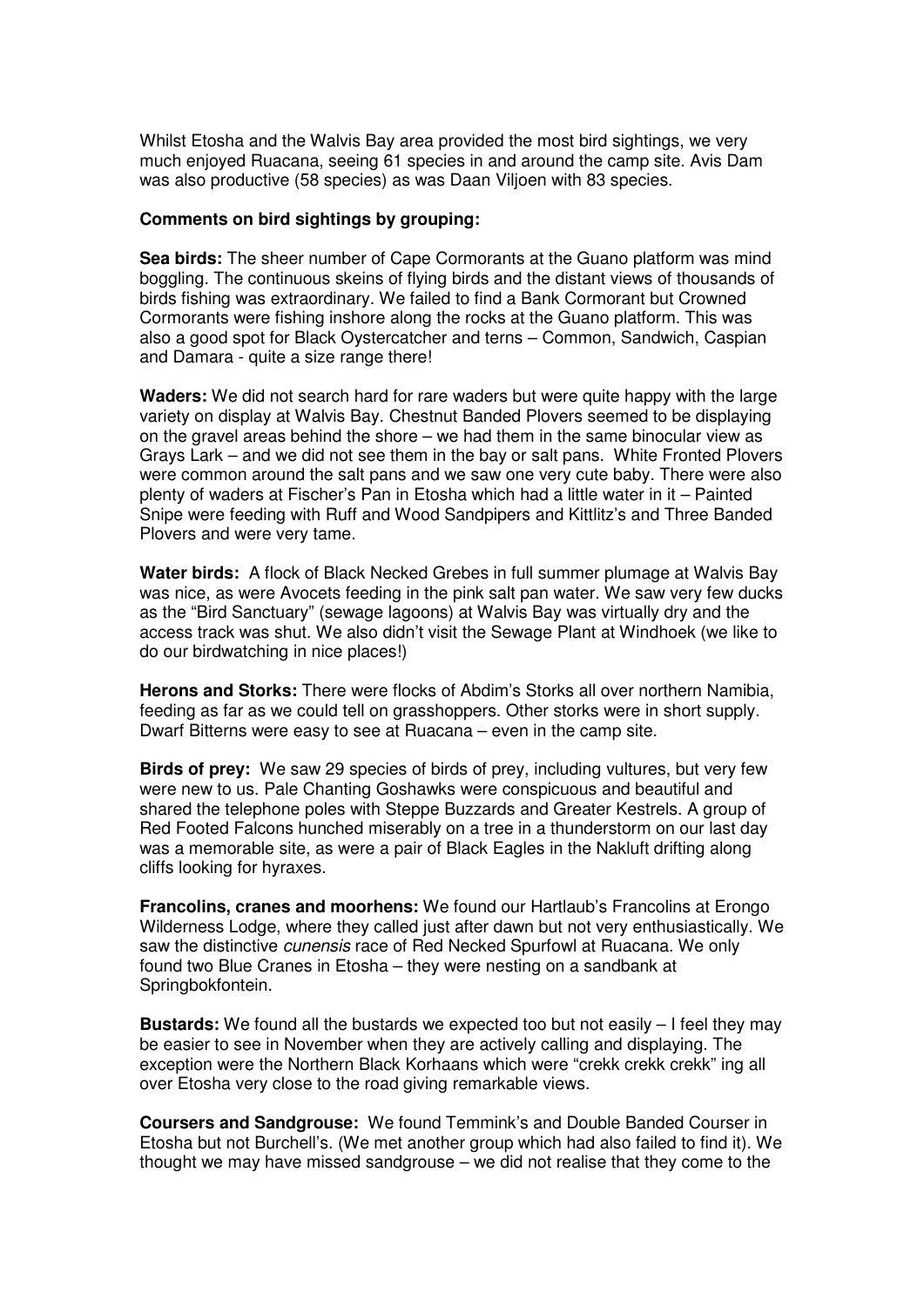waterholes at Etosha just after sunset – we were usually eating at that time! However we caught up with Namaqua and Double Banded later in Damaraland and Sesriem.

**Pigeons and Doves:** Green Pigeons were in the campsite at Ruacana. We saw Ruppells' Parrot only at Waterberg. Rosy Face Lovebirds were common wherever there were cliffs and trees.

**Cuckoos:** Red Chested Cuckoos were calling all over Daan Viljoen in what appears to be an isolated outpost of distribution. Didric Cuckoo were also everywhere. There were many African Cuckoos around but they were not calling.

**Owls:** African Scops Owl and White Faced Owl were both roosting in trees at Halali. Pearl Spotted Owlet was easy to find at Waterberg and Halali - they were not calling but there were young birds around and they were being mobbed especially by Cameropteras. Barn Owls were quite vocal at each camp site in Etosha and at Erongo and Waterberg.

**Nightjars:** Freckled Nightjar is a garden bird at Erongo! Rufous Cheeked Nightjar hunted round the waterholes at Etosha.

**Swifts:** We thought that Bradfield's Swifts sounded different to Common Swifts, and in any case the latter apparently don't scream when on their wintering grounds which should make identification easy. We did see huge flocks of Common Swifts feeding very low over the ground after rain – an ant or termite hatch perhaps?

**Mousebirds:** Our Windhoek B&B had nesting White Backed Mousebirds in the garden! Otherwise we only saw them at Homeb. The Red Faced Mousebirds had no pink wash to the face and breast.

**Kingfishers:** Pied, Great, Malachite and Grey Headed at Ruacana.

**Bee Eaters:** Lovely little flocks of European Bee Eaters, other wise plenty of Swallow Tailed. Also Olive and Little at Ruacana.

**Wood Hoopoe:** Violet Wood Hoopoe was at Halali and Ruacana

**Hornbills:** We could not find Bradfield's Hornbill at Waterberg but otherwise managed to locate all the others, though they were often quite inconspicuous and not calling.

Larks: Stark's Larks were quite widespread – they crept along the ground and were quite tame. Sabota Larks were extremely common and singing from virtually every bush, Fawn Coloured Larks were also singing and very similar to Sabota but the song was less expert. Spike Heeled Larks were numerous north of Okuakuejo but it was the only place we saw them. Monotonous Larks were singing their splendid song "My new blue JEEP" all over central Etosha. Eastern Clapper, Red Capped and Rufous Naped were at Andoni and Pink Billed also at Andoni and north of Okuakuejo. We found Grays Lark north of Swakopmund but also found it on "Welwitchia Drive". Long Billed Larks (presumably Karoo) we found on our last day around the Spreetshoogte pass area – we were unable to find the Benguela form in Damaraland. But our major failure was the Dune Lark – we searched quite hard at Rooibank and at Sossusvlei with no success. (I think some groups tape them in but we were not prepared to do that)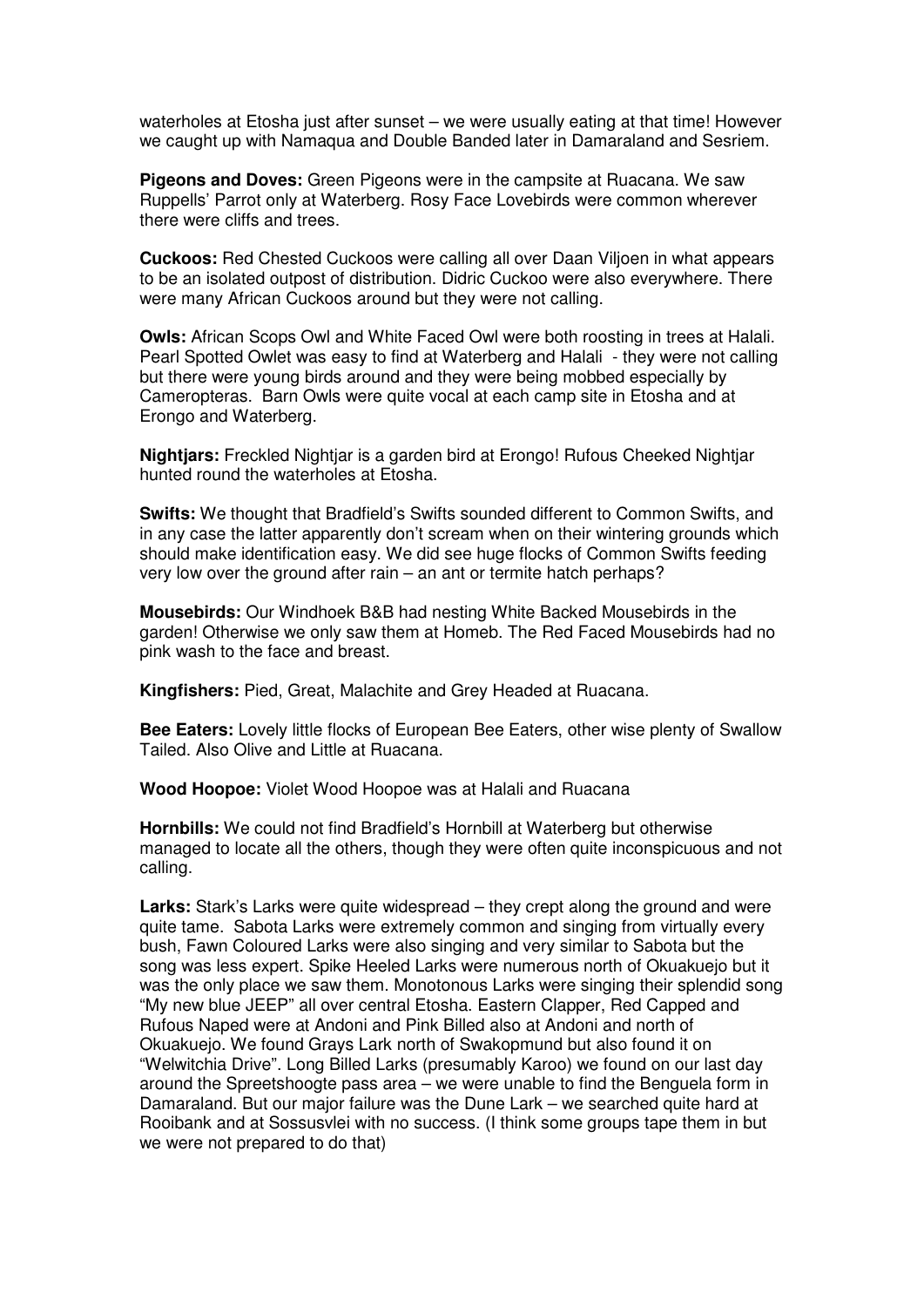**Swallows:** It was fascinating to see small flocks of Barn Swallows gathering on the wires (and on the ground where there were no wires) looking as though they were just about to depart northwards. I couldn't help wondering which country they were going back to.

**Tits:** We only saw one Ashy Tit – it was feeding young in a nest hole and Carp's Black Tit gave us a hard time. I feel they may be easier earlier in the season when they are singing.

**Babblers:** We just could not find the Bare Cheeked Babblers at Halali though other people had seem them. Luckily we caught up with them at Ruacana. No sign of Pied Babblers and another group had also not seen them,

**Thrushes, Chats etc:** We saw Short Toed Rock Thrush wherever there were hills but they were not singing and weren't that easy to find. Karoo Chat tended to be skulking under bushes and we only saw it in the Abu Huab and Homeb areas. Mountain Wheatear was very common at Daan Viljoen and every bird seemed to have a different plumage. Groundscraper Thrush and Familiar Chat were also common here. White Browed Scrub Robin were singing at Waterberg and Kalahari Robin was seen a number of times but rarely well. Rockrunners were singing and nestbuilding at Avis Dam and Daan Viljoen. We didn't even search for Herero Chat as we didn't go to Spitzkopje, we had no special local knowledge and weren't prepared to use tapes.

**Tit Babblers:** Chestnut Vented Tit Babblers were conspicuous and everywhere. We checked each one but never found Layards.

**Warblers:** It was bizarre to find singing Willow Warblers all over Namibia, and also a few singing Icterine Warblers too. Careful scrutiny of all small birds was rewarded with Yellow Bellied and Burnt Necked Eremomelas and Yellow Breasted Apalis. Orange River White-eyes were numerous and singing at Homeb in the Kuiseb river bed. African Wren Warblers were singing from the top of small trees – a repetitive two note song which sounded as if it ought to be a barbet. (It was the third song example on the Gibbon CD)

**Flycatchers:** Marico and Chat Flycatchers were common but in different areas – Marico in Etosha, Chat in the desert with scallop-patterned young. Spotted Flycatchers were everywhere.

**Shrikes:** Lesser Grey and Red Backed shrikes were common roadside birds. Crimson Breasted Shrike popped out of the bushes in a number of places including Avis Dam and Daan Viljoen. White Crowned Shrike was feeding nestlings in a tree by reception at Waterberg and a group of White Crowned Helmet Shrikes were at Halali. Swamp Boubou was calling beautifully at Ruacana. Pririt Batis and Black Backed Puffback were widespread. We saw White Tailed Shrike at Erongo (where a group of 4 young birds were roosting on a waving stem next to our tent), Hobatere and Nakluft but they were quite inconspicuous. I think they may be much harder to see at this time of year, presumably just after breeding. They were certainly not "hopping around the ground in noisy groups". We failed to find Bokmakierie.

**Starlings:** Juvenile Purple Starlings are a puzzle till you realise what they are! There were big flocks of Wattled Starlings in Etosha.

**Orioles:** We saw several small parties of European Golden Orioles, typically in large trees such as at Waterberg.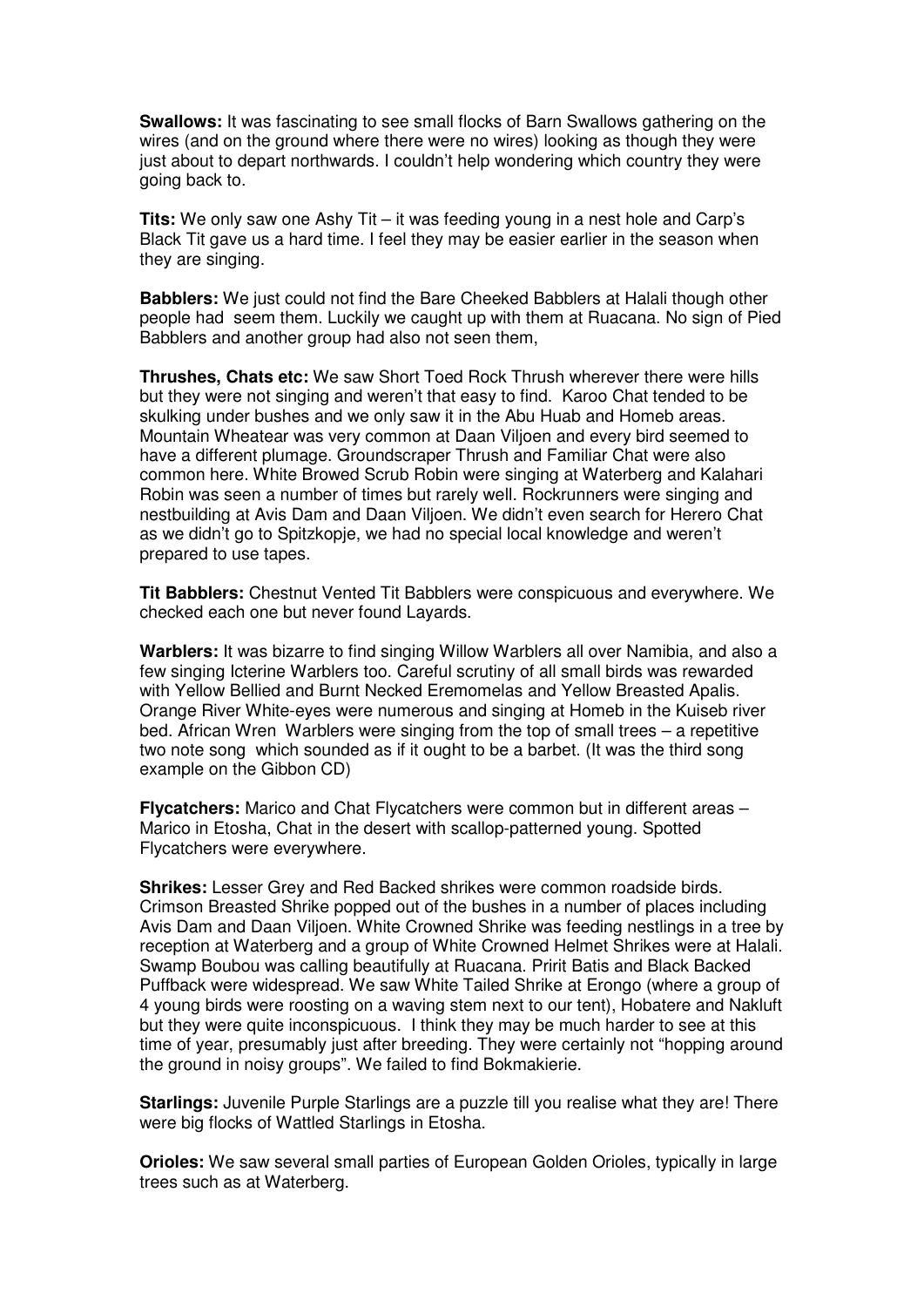**Sunbirds:** Dusky Sunbird was exceptionally common in drier areas, continuously singing from the top of bushes. Most did not look like the picture in SASOL being much darker underneath. Their behaviour was very warbler like, not like a sunbird at all.

**Sparrows and weavers:** Great Sparrows were smart birds, as were the Cape Sparrows. At Solitaire there were Cape/House Sparrow crosses. Chestnut Weavers had eluded us until Ruacana where we a saw a flock (including some full plumage males) at some distance across the river. On arriving at Hobatere we were shown a tree full of Chestnut Weaver nests which had been constructed in the last few days – only 8 days earlier there had been no Chestnut Weavers there at all and they had never nested there before! A truly nomadic bird. Scaly Feathered Finches were very common in dry areas but they are a delightfully dapper little bird. Chestnut Backed and Grey Backed Finch Larks were in small parties in dry areas.

**Whydahs and Waxbills:** Violet-Eared and Black Faced waxbills were gratifyingly common at Avis Dam, Erongo and Daan Viljoen. Pin Tailed, Shaft Tailed and Paradise Whydah were all displaying at Avis Dam.

**Finches:** Black Throated Canaries (a terrible name – hardly any black throat) were singing delightfully at Daan Viljoen, and White Throated Canary were at Nakluft. Red Headed Finch were common in Etosha.

**Buntings:** Cinnamon Breasted Bunting and Golden Breasted Bunting were singing at Daan Viljoen and Etosha and Larklike Bunting were everywhere in flocks and also singing. (They had a much stronger buff eyebrow than shown in SASOL)

## **SPECIES LIST: (Total of 276)** (using names from SASOL)

(Note that the columns continue from the bottom of the page to the top of the next column)

| OSTRICH                            |
|------------------------------------|
| LITTLE GREBE                       |
| <b>BLACK NECKED GREBE</b>          |
| <b>WHITE PELICAN</b>               |
| <b>WHITE BREASTED</b><br>CORMORANT |
| <b>CAPE CORMORANT</b>              |
| CROWNED CORMORANT                  |
| AFRICAN DARTER                     |
| <b>DWARF BITTERN</b>               |
| NIGHT HERON                        |
| <b>CATTLE EGRET</b>                |
| <b>GREEN BACKED HERON</b>          |
| LITTLE EGRET                       |
| <b>GREY HERON</b>                  |
| <b>HAMMERKOP</b>                   |
| <b>ABDIM'S STORK</b>               |
| MARABOU STORK                      |

| GREATER FLAMINGO           |
|----------------------------|
| EGYPTIAN GOOSE             |
| <b>COMB DUCK</b>           |
| RED BILLED TEAL            |
| HOTTENTOT TEAL             |
| BLACK SHOULDERED KITE      |
| BLACK KITE                 |
| AFRICAN FISH EAGLE         |
| AFRICAN WHITE BACKED       |
| VULTURE                    |
| LAPPET FACED VULTURE       |
| WHITE HEADED VULTURE       |
| <b>BLACK CHESTED SNAKE</b> |
| EAGLE                      |
| BATELEUR                   |
| GYMNOGENE                  |
| PALE CHANTING GOSHAWK      |
| GABAR GOSHAWK              |
|                            |

| LITTLE SPARROWHAWK      |
|-------------------------|
| SHIKRA                  |
| AUGUR BUZZARD           |
| <b>TAWNY EAGLE</b>      |
| <b>VERREAUX'S EAGLE</b> |
| <b>BOOTED EAGLE</b>     |
| <b>MARTIAL EAGLE</b>    |
| STEPPE BUZZARD          |
| AFRICAN HAWK EAGLE      |
| YELLOW BILLED KITE      |
| <b>STEPPE EAGLE</b>     |
| <b>PYGMY FALCON</b>     |
| <b>GREATER KESTREL</b>  |
| <b>COMMON KESTREL</b>   |
| GREY KESTREL            |
| DICKINSON'S KESTREL     |
| RED FOOTED FALCON       |
| LANNER                  |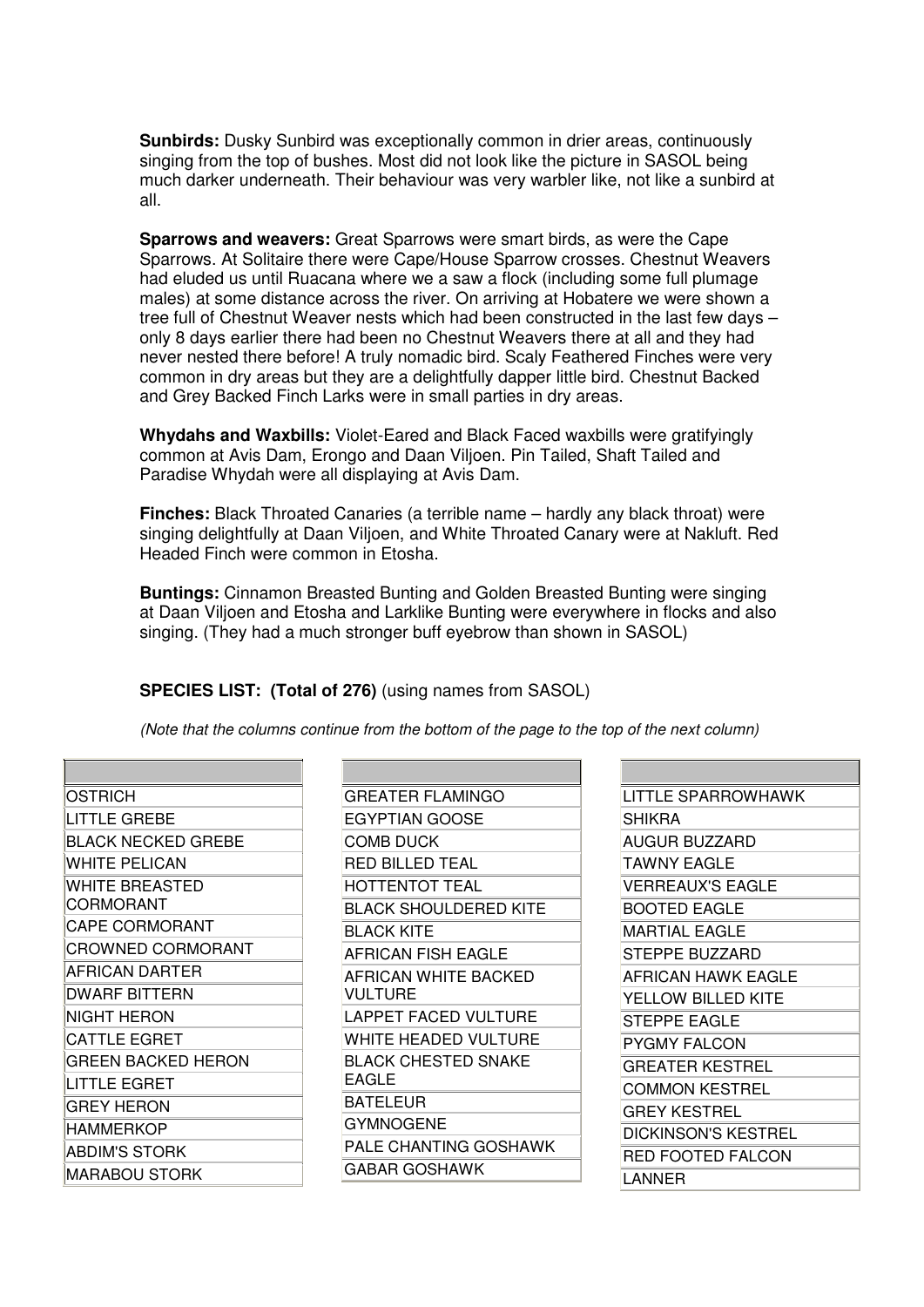SANDWICH TERN CAPE GULL HARTLAUBS GULL NAMAQUA SANDGROUSE DOUBLE BANDED **SANDGROUSE** ROCK DOVE SPECKLED PIGEON MOURNING COLLARED DOVE RED EYED DOVE RING NECKED DOVE LAUGHING DOVE EMERALD SPOTTED WOOD DOVE NAMAQUA DOVE AFRICAN GREEN PIGEON RUPPELLS PARROT ROSY FACED LOVEBIRD GO AWAY BIRD BLACK AND WHITE CUCKOO RED CHESTED CUCKOO DIDRIC CUCKOO SENEGAL COUCAL AFRICAN CUCKOO BARN OWL AFRICAN SCOPS OWL SOUTHERN WHITE FACED OWL SPOTTED EAGLE OWL PEARL SPOTTED OWLET FRECKLED ROCK NIGHTJAR RUFOUS CHEEKED NIGHTJAR AFRICAN PALM SWIFT BRADFIELDS SWIFT COMMON SWIFT HOUSE SWIFT WHITE RUMPED SWIFT WHITE BACKED MOUSEBIRD RED FACED MOUSEBIRD GIANT KINGFISHER LESSER PIED KINGFISHER MALACHITE KINGFISHER GREY HEADED KINGFISHER LITTLE BEE EATER SWALLOW TAILED BEE EATER MADAGASCAR BEE EATER EUROPEAN BEE EATER LILAC BREASTED ROLLER RUFOUS CROWNED ROLLER

AFRICAN HOOPOE VIOLET WOOD HOOPOE AFRICAN SCIMITARBILL AFRICAN GREY HORNBILL MONTEIROS HORNBILL RED BILLED HORNBILL SOUTHERN YELLOW BILLED HORNBILL ACACIA PIED BARBET BENNETTS WOODPECKER CARDINAL WOODPECKER MONOTONOUS LARK RUFOUS NAPED BUSH LARK EASTERN CLAPPER LARK FAWN COLOURED BUSH LARK SABOTA LARK KAROO LONG BILLED LARK SPIKE HEELED LARK CHESTNUT BACKED FINCH LARK GREY BACKED FINCH LARK GRAYS LARK RED CAPPED LARK PINK BILLED LARK STARKS LARK BANDED SAND MARTIN GREY RUMPED SWALLOW AFRICAN ROCK MARTIN BARN SWALLOW WIRE TAILED SWALLOW GREATER STRIPED SWALLOW MOSQUE SWALLOW SOUTH AFRICAN CLIFF SWALLOW HOUSE MARTIN AFRICAN PIED WAGTAIL CAPE WAGTAIL LONG BILLED PIPIT GRASSLAND PIPIT RED EYED BULBUL SOUTHERN WHITE CROWNED SHRIKE LONG CRESTED HELMET SHRIKE WHITE TAILED SHRIKE BRUBRU SHRIKE BLACK BACKED PUFFBACK BROWN CROWNED TCHAGRA SWAMP BOUBOU CRIMSON BREASTED SHRIKE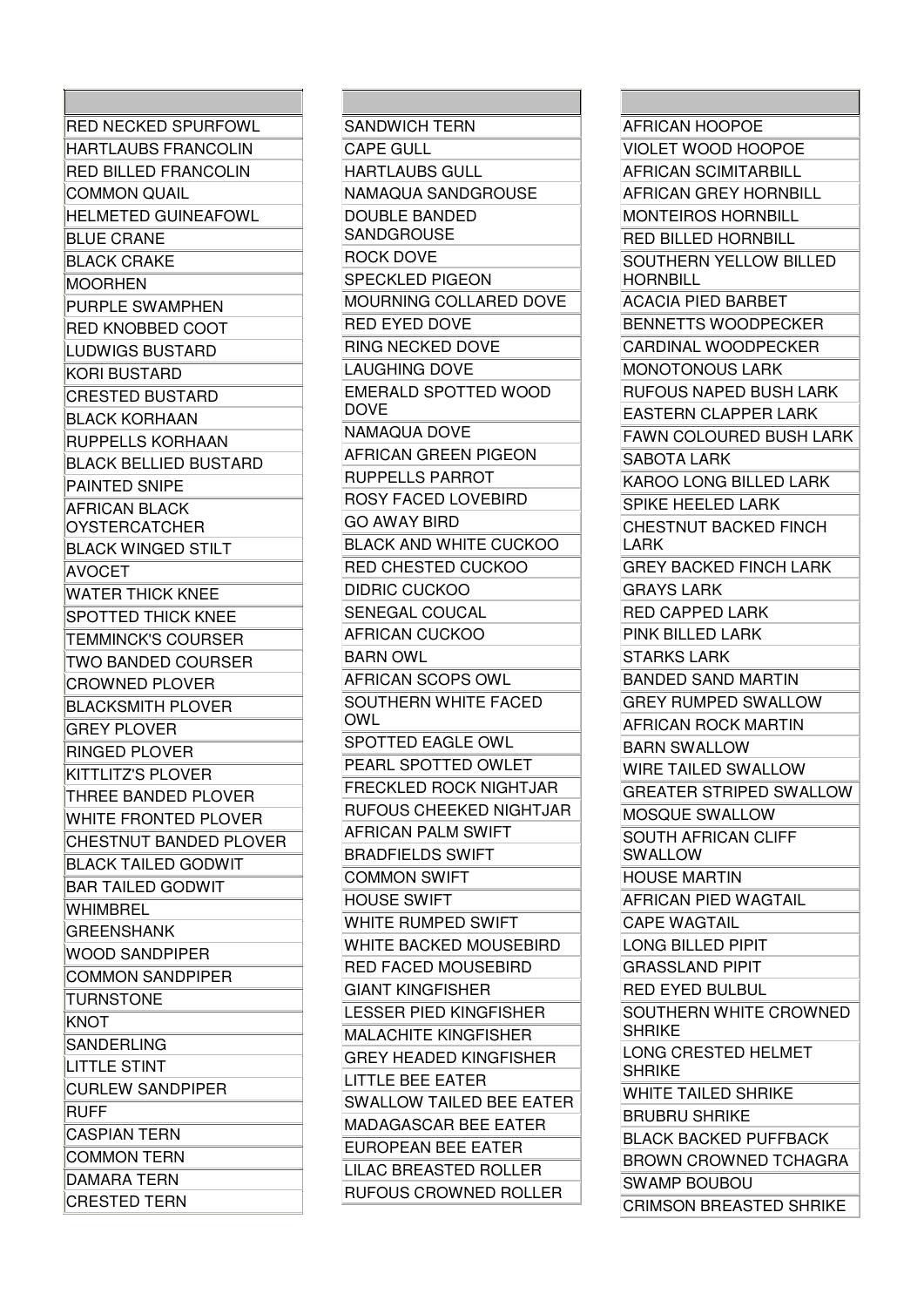| IRED BACKED SHRIKE                          |  |  |  |  |
|---------------------------------------------|--|--|--|--|
| LESSER GREY SHRIKE                          |  |  |  |  |
| FISCAL SHRIKE                               |  |  |  |  |
| <b>WHITE BROWED SCRUB</b>                   |  |  |  |  |
| IROBIN                                      |  |  |  |  |
| KALAHARI SCRUB ROBIN                        |  |  |  |  |
| <b>RUFOUS TAILED PALM</b>                   |  |  |  |  |
| ITHRUSH                                     |  |  |  |  |
| FAMILIAR CHAT                               |  |  |  |  |
| <b>TRACTRAC CHAT</b>                        |  |  |  |  |
| KAROO CHAT                                  |  |  |  |  |
| IANTEATER CHAT                              |  |  |  |  |
| IMOUNTAIN WHEATEAR                          |  |  |  |  |
| ICAPPED WHEATEAR                            |  |  |  |  |
| SHORT TOED ROCK THRUSH                      |  |  |  |  |
| <b>GROUNDSCRAPER THRUSH</b>                 |  |  |  |  |
| IWHITE RUMPED BABBLER                       |  |  |  |  |
| <b>BARE CHEEKED BABBLER</b>                 |  |  |  |  |
| IAFRICAN REED WARBLER                       |  |  |  |  |
| <b>ICTERINE WARBLER</b>                     |  |  |  |  |
| WILLOW WARBLER                              |  |  |  |  |
| <b>ZITTING CISTICOLA</b>                    |  |  |  |  |
| <b>DESERT CISTICOLA</b>                     |  |  |  |  |
| <b>RATTLING CISTICOLA</b>                   |  |  |  |  |
| ITAWNY FLANKED PRINIA                       |  |  |  |  |
| <b>BLACK CHESTED PRINIA</b>                 |  |  |  |  |
| <b>YELLOW CHESTED APALIS</b>                |  |  |  |  |
| ROCKRUNNER                                  |  |  |  |  |
| IGREY BACKED                                |  |  |  |  |
| <b>CAMEROPTERA</b>                          |  |  |  |  |
| AFRICAN WREN WARBLER                        |  |  |  |  |
| YELLOW BELLIED                              |  |  |  |  |
| IEREMOMELA<br><b>BURNT NECKED EREMOMELA</b> |  |  |  |  |
|                                             |  |  |  |  |
| LONG BILLED CROMBEC                         |  |  |  |  |

CHESTNUT VENTED TIT BABBLER MARICO FLYCATCHER AFRICAN BROWN FLYCATCHER SOUTH AFRICAN BLACK FLYCATCHER SPOTTED FLYCATCHER ASHY FLYCATCHER PRIRIT BATIS AFRICAN PARADISE FLYCATCHER CARPS BLACK TIT ASHY TIT SCARLET CHESTED SUNBIRD SOUTHERN WHITE BELLIED **SUNBIRD** DUSKY SUNBIRD MARICO SUNBIRD ORANGE RIVER WHITE EYE LARKLIKE BUNTING CINNAMON BREASTED ROCK BUNTING CAPE BUNTING GOLDEN BREASTED BUNTING YELLOW RUMPED SEEDEATER YELLOW CANARY WHITE THROATED CANARY MELBA FINCH CORDON BLEU COMMON GRENADIER COMMON WAXBILL BLACK FACED WAXBILL RED HEADED FINCH SHAFT TAILED WHYDAH

| PIN TAILED WHYDAH                               |  |  |  |  |
|-------------------------------------------------|--|--|--|--|
| PARADISE WHYDAH                                 |  |  |  |  |
| WHITE BROWED SPARROW                            |  |  |  |  |
| WEAVER                                          |  |  |  |  |
| <b>SOCIABLE WEAVER</b>                          |  |  |  |  |
| <b>HOUSE SPARROW</b>                            |  |  |  |  |
| <b>GREAT SPARROW</b>                            |  |  |  |  |
| <b>CAPE SPARROW</b>                             |  |  |  |  |
| <b>SCALY WEAVER</b>                             |  |  |  |  |
| SPECTACLED WEAVER                               |  |  |  |  |
| <b>HOLUB'S GOLDEN WEAVER</b>                    |  |  |  |  |
| <b>AFRICAN MASKED WEAVER</b>                    |  |  |  |  |
| <b>CHESTNUT WEAVER</b>                          |  |  |  |  |
| RED BILLED QUELEA                               |  |  |  |  |
| <b>RED BISHOP</b>                               |  |  |  |  |
| SOUTHERN GREY HEADED                            |  |  |  |  |
| SPARROW                                         |  |  |  |  |
| RED BILLED BUFFALO                              |  |  |  |  |
| WEAVER                                          |  |  |  |  |
| PALE WINGED STARLING                            |  |  |  |  |
| <b>RED SHOULDERED GLOSSY</b><br><b>STARLING</b> |  |  |  |  |
| <b>GREATER BLUE EARED G.</b>                    |  |  |  |  |
| <b>STARLING</b>                                 |  |  |  |  |
| <b>BURCHELL'S STARLING</b>                      |  |  |  |  |
| <b>LONG TAILED PURPLE</b><br><b>STARLING</b>    |  |  |  |  |
| <b>VIOLET STARLING</b>                          |  |  |  |  |
| <b>WATTLED STARLING</b>                         |  |  |  |  |
| <b>GOLDEN ORIOLE</b>                            |  |  |  |  |
| <b>FORK TAILED DRONGO</b>                       |  |  |  |  |
| <b>BLACK CROW</b>                               |  |  |  |  |
| PIED CROW                                       |  |  |  |  |

## **MAMMAL LIST:**

Whilst waterhole activity was reduced due to the time of year, we still saw plenty of mammals. One of the notable features of the these sightings was how tame the animals were compared with our experience elsewhere in Africa. Zebras came too close to photograph and wouldn't move off the road, and a female warthog with young was only 20 yards away and actually walked towards us – the usual view of warthogs is running away with their tails up!

| Kudu            |
|-----------------|
| Gemsbok         |
| <b>Steinbok</b> |
| Springbok       |
| Klipspringer    |
|                 |